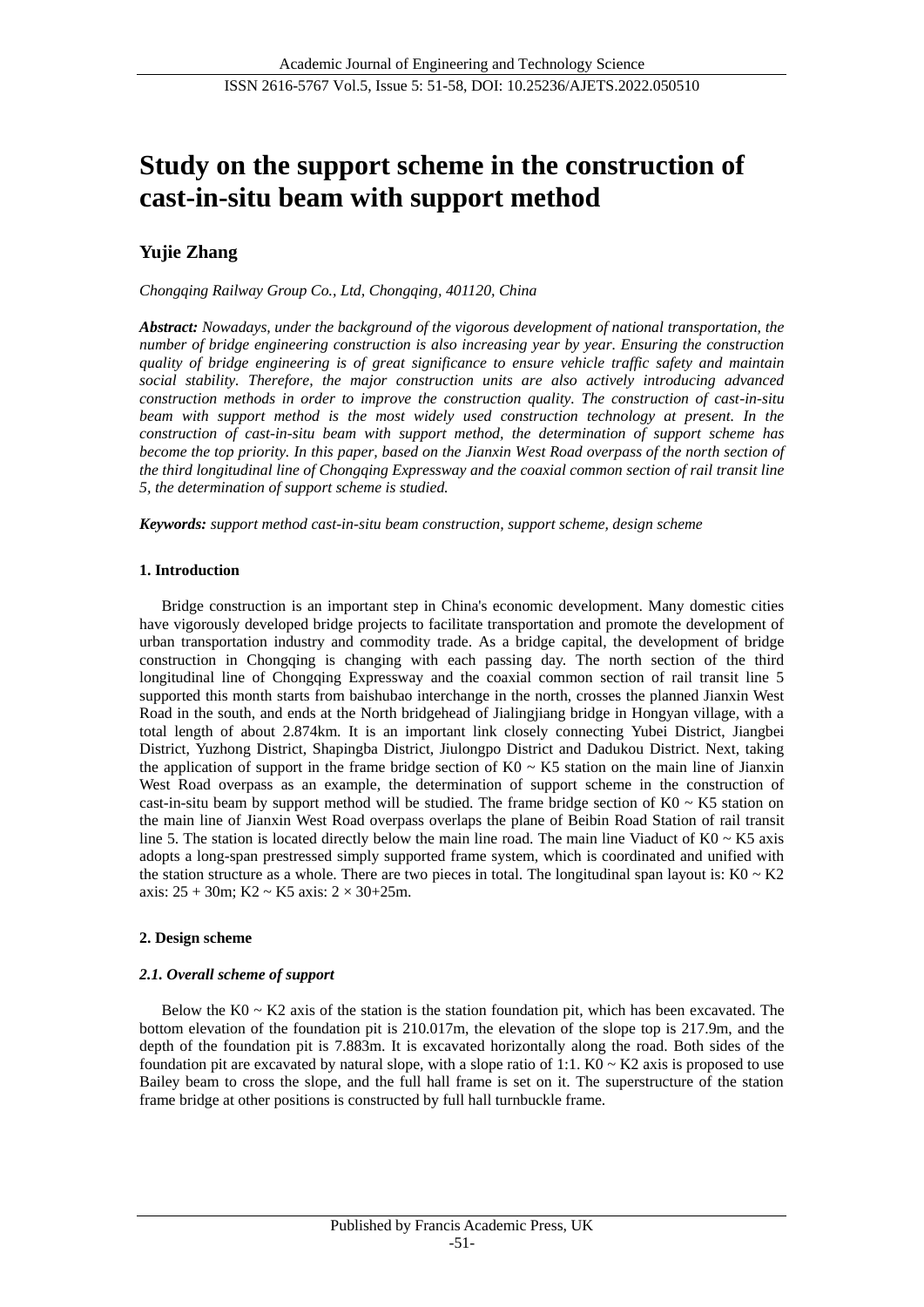



*Figure 1: Typical cross section of K0 ~ K2 axis support layout*



*Figure 2: Typical cross section of K2 ~ K5 axis support layout*

#### *2.2. Parameters of turnbuckle steel pipe support*

The vertical pole of turnbuckle steel pipe support adopts  $\varphi$  sixty  $\times$  Q345 steel pipe of 3.2mm, cross bar and slash φ forty-eight  $\times$  Q235 steel pipe of 2.75mm, and the vertical step distance of the cross bar is 1.5m.

Side stringer:  $600$  (transverse bridge direction)  $\times 600$ mm (along the bridge)

Transverse main beam and top plate between main beams: 900 (transverse bridge direction)  $\times$ 600mm (along the bridge)

The free height of the top of the vertical pole shall not be greater than 65cm, and the top seat adjusting bolt shall be used to adjust the bottom elevation of the main beam. The bottom shall be leveled with the base adjusting bolt, and then the main column and cross bar shall be assembled. The distance between the sweeping rod and the ground shall not be greater than 50cm.

When the height of the frame body does not exceed 8m, vertical inclined rods shall be set on each floor of the first span facing inward from the outside around the support frame body, and vertical inclined rods shall be set on the overall bottom layer and top layer of the frame body, and vertical inclined rods shall be set every 5 spans from bottom to top, longitudinally and horizontally in the internal area of the frame body. When the frame height of the full formwork support does not exceed 4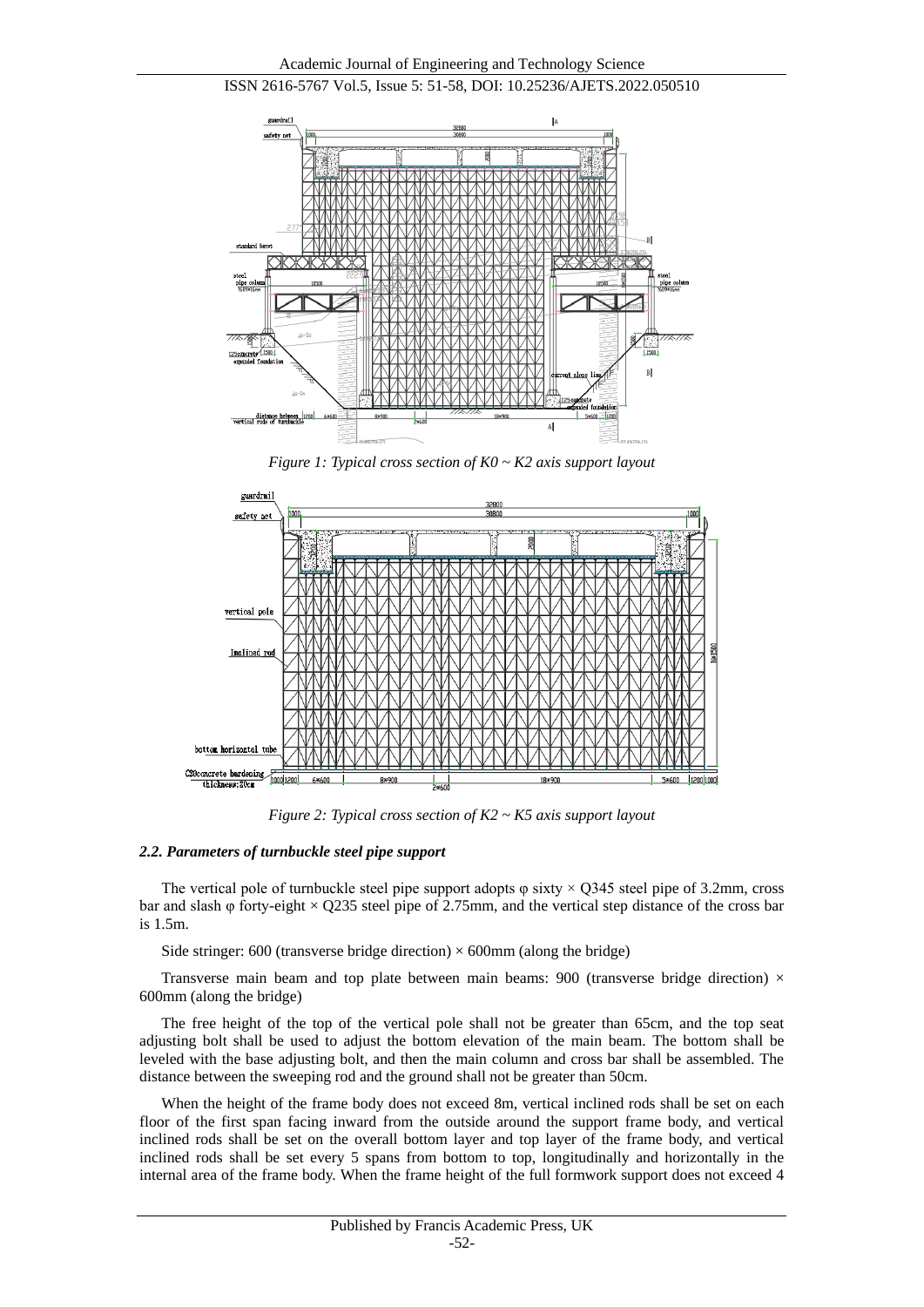steps, the top-level horizontal inclined rod may not be set. When the frame height exceeds 4 steps, the top-level horizontal inclined rod shall be set.

When the height of the frame exceeds 8m, the vertical inclined rods shall be arranged all over, and each section shall be set continuously from bottom to top. One horizontal bar shall be set at the bottom and top of the support respectively, and one bar shall be set every 6 steps in the vertical direction of the support.

Foundation treatment of  $K0 \sim K2$  axis: the turnbuckle steel pipe support in this section is located on the beret or at the bottom of the station foundation pit. According to the construction sequence arrangement of the station and interchange, during the construction of the superstructure of  $K0 \sim K2$ axis, the concrete bottom plate of the station within the foundation pit has been poured. Since the bearing layer of the bottom plate is bedrock, the bearing capacity of the foundation can meet the relevant requirements of support erection.

Foundation treatment of  $K2 \sim K5$  axis: the turnbuckle steel pipe support in this section is located on the soil foundation. The site needs to be leveled and the ground needs to be rolled and compacted. For areas with poor soil quality, the covering soil with a thickness of not less than 1m on the surface shall be removed, and graded crushed stone shall be used for replacement after rolling and compaction. The foundation bearing capacity shall be controlled as  $\geq$  200KPa. The surface is hardened with 20cm thick C20 concrete. Along the transverse direction of the bridge, the hardened area of C20 concrete exceeds the support erection range  $bv > 1.0m$ , and drainage ditches are set around.

## *2.3. Technical parameters of steel pipe column + Bailey beam*

"Steel pipe column + Bailey beam" is composed of foundation, column, beam, Bailey beam and distribution beam, and the distribution beam is full of supports. Column, beam, Bailey beam and distribution beam are made of Q235 steel.

#### *2.3.1. General layout*

Bailey beam is arranged transversely along the bridge with a span of 1x10 5m, and the columns are located at the top and toe of the foundation pit slope respectively. Along the longitudinal direction of the road, the spacing between Berets is 0.9m. Restricted by the frame pier column, this range is unconditionally provided with Bailey pieces. It is proposed to set more Bailey pieces on both sides of the pier column, two or three pieces in a group, and the spacing between the pieces is 0.45M. I20a distribution beam is set on the Bailey pieces to support the load of the superstructure.

#### *2.3.2. Foundation*

The column of the support system at the bottom of the foundation pit adopts C25 concrete strip expanded foundation, with the size of 1.5x1 5m, the foundation is located on the poured concrete bottom plate of the station. Since the bottom plate is bedrock, the bearing capacity of the foundation can meet the construction requirements.

Laterally along the road, the top rock stratum of the left side slope is buried shallowly, and the C25 concrete strip foundation is adopted for the support system on this side, with a size of 1.5x1 5m, the surface covering soil shall be removed to the bedrock, and the expanded foundation shall be poured, and the bearing capacity of the base shall not be less than 400kPa.

Laterally along the road, the top rock stratum of the right side slope is deeply buried, and C25 concrete strip foundation is still used on this side, with the expanded foundation size of 1.5x1 5m, the miscellaneous fill on the surface of the existing soil needs to be removed, rolled and compacted, and the 1.0m graded gravel replacement layer shall be implemented. The bearing capacity of the foundation after replacement shall not be less than 200KPa.[1]

#### *2.3.3. Column*

Column adopts Φ 609x16 steel pipe, the column bottom is connected with the foundation through flange and embedded M20 bolts, and the column top is provided with 2cm thick column top steel plate and 12mm thick stiffener plate to support the beam, which is fixed by welding.

#### *2.3.4. Crossbeam*

The beam is made of 2h800x300x26x14 double spliced H steel. The two h steels are connected by top and bottom 200x200x12 steel plates to form a whole, with a spacing of 1.5m. In order to avoid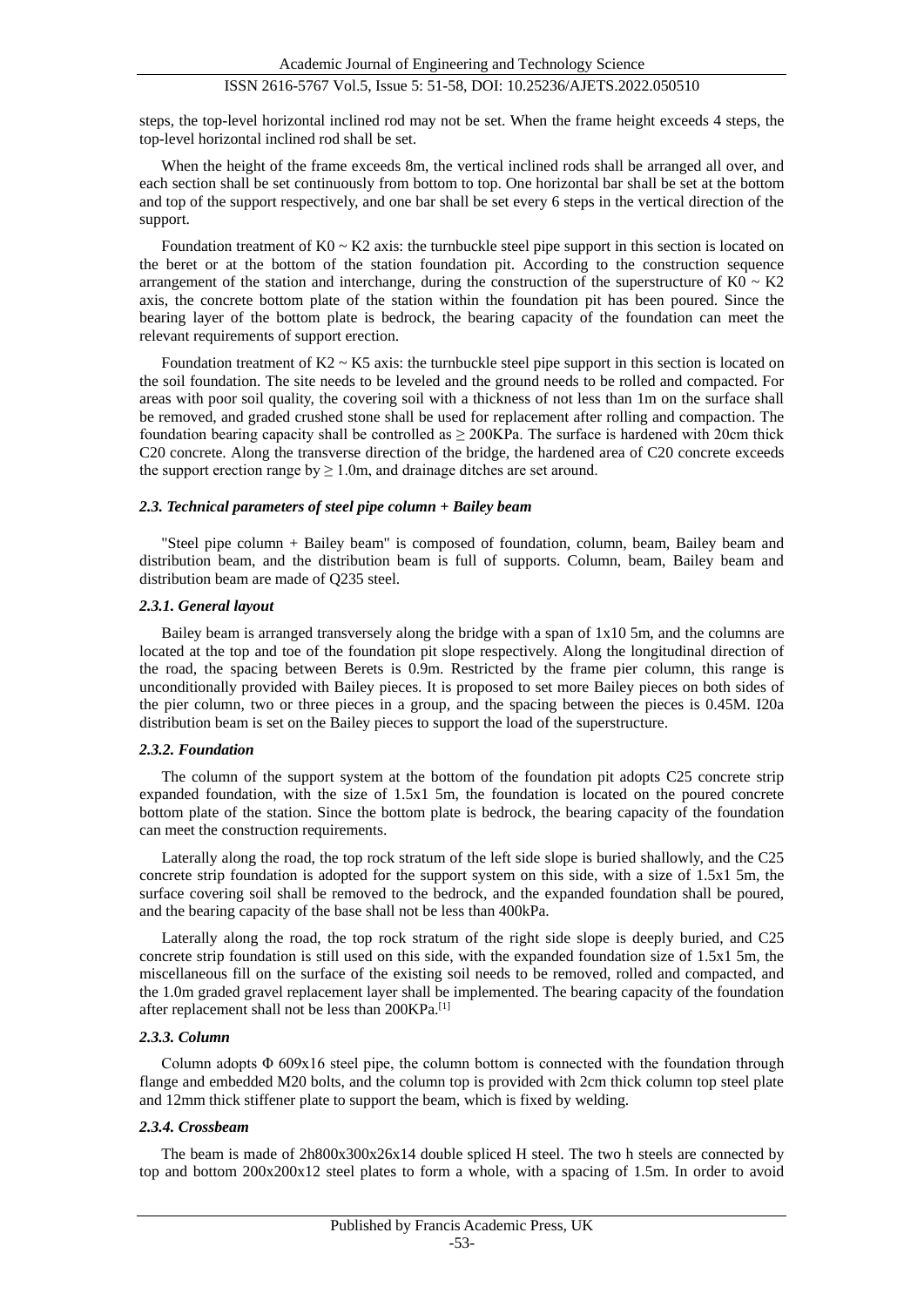local instability of I-beam, the beam with large stress on the top of column needs to be provided with vertical stiffener of Web.

### *2.3.5. Bailey beam*

The longitudinal beam adopts single-layer Bailey beam with a transverse span of 10.5m. Berets are connected longitudinally with pins and transversely with flower windows. The beret frame and the upper distribution beam are fixed with riding bolts, and the beam is fixed with channel steel welded stopper.

#### *2.3.6. Distribution beam*

Along the bridge direction, when the spacing along the bridge direction of Bailey sheet is  $\leq 0.9$ m, I10 I-steel is set above the Bailey sheet as the distribution beam to support the upper scaffold. The spacing of the distribution beam in the transverse bridge direction is the same as the longitudinal spacing of the upright pole of the full support.

Along the bridge direction, when the spacing along the bridge direction of Bailey sheet is greater than 0.9m, i25a I-beam is set above the Bailey sheet as the distribution beam to support the upper scaffold. The spacing of the distribution beam in the transverse bridge direction is the same as the longitudinal spacing of the upright pole of the full hall support.

#### **3. Erection of steel pipe column Bailey frame**

The truck crane is used as the lifting equipment for the installation of steel pipe column Bailey frame. The large steel pipe column is hoisted and bolted in place by sections, and then the beam, Bailey frame and section steel distribution beam are hoisted on the column in turn. Finally, the surrounding safety settings are improved.

## **4. Support erection**

#### *4.1. Setting out of support upright position*

According to the structural dimensions of the design drawings, measure the distance and position of the inner and outer vertical poles along the center line of the line with a ruler, and mark with a marker pen. Vertical pole setting: set a base at the lower part of the vertical pole, adjust the base wrench, measure the elevation with a level gauge, make the base wrench at the same horizontal height, and then hang a line at four corners to adjust the middle wrench, so that the bottom end of the vertical pole is on the same horizontal line; The vertical poles of the first floor shall be staggered with different lengths, and the vertical distance of staggered poles shall not be less than 50cm.

#### *4.2. Lay the lower support of vertical pole*

Lay the lower support of the vertical pole, and pay attention to placing the lower support on a flat and solid ground to ensure the stress area of the foundation, and there shall be no void at the bottom. The adjustable base is adopted at the bottom of the vertical pole. The base shall be accurately placed on the measuring and setting out positioning line, and the axis line of the base shall be perpendicular to the ground.

#### *4.3. Support bottom elevation control*

In order to ensure the horizontal of the cross bar, control the elevation of the bottom of the vertical bar and make the vertical bar and the horizontal bar can be connected smoothly, the elevation of the lower bracket needs to be carefully adjusted. The method is to erect the bar at both ends along the bridge direction, and the cross bridge direction is divided into three control points: left, middle and right.

#### *4.4. Installation of upright and cross bar*

According to the design combination of vertical bar and cross bar, install vertical bar and cross bar from bottom to top. In addition, a reliable connection shall be set between the support system and the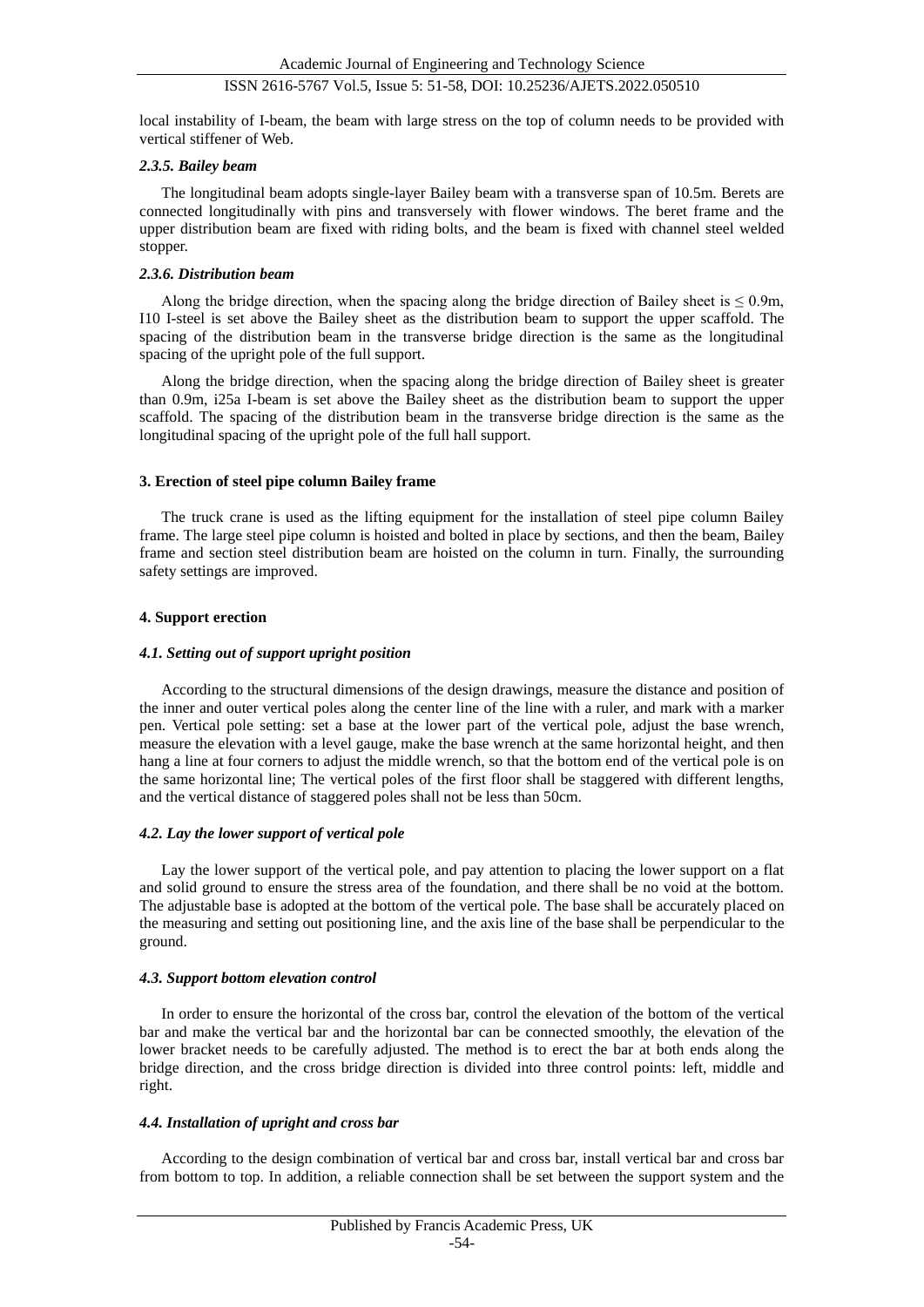abutment and pier, and the vertical rod shall be connected with casing socket and fixed with bolt. Diagonal bracing or cross bracing setting: a vertical diagonal bar shall be set every 5 spans and every floor along the outer longitudinal direction of the frame body, or a fastener steel pipe cross bracing shall be set between 5 spans, and a vertical diagonal bar shall be set at each transverse floor of the end span.

## *4.5. Jacking installation*

In order to facilitate the high-altitude operation of the support and save time, the jacking extension can be roughly adjusted on the ground, and then transported to the top of the support for installation.

Set left, middle and right control points horizontally to accurately call out the jacking elevation, and then mark the jacking extension with obvious marks for verification. Finally, call out the jacking elevation in turn with the method of wire interpolation, and the extension shall be controlled within 30cm.

#### *4.6. Installation of bottom formwork, horizontal and vertical wooden brace and elevation review*

After the retest of the jacking elevation, the steel beam at the bottom of the beam and the longitudinal beam of the wooden brace can be installed. After the installation of the longitudinal beam is completed, the control points shall be retested and the rest shall be adjusted by pulling the wire. After meeting the design requirements, the bottom formwork shall be nailed to the wooden brace under the bottom formwork with iron nails.

## *4.7. Installation of box girder bottom formwork*

The bottom formwork of box girder is  $1220 \times$  two thousand four hundred and forty  $\times$  For 15mm bamboo plywood, iron nails shall be used to nail the bottom formwork and wood ridge.

## *4.8. Edge protection*

After the support is erected, the edge protection facilities shall be installed in time.

#### *4.9. Support acceptance*

After the erection of the support is completed, the next process can be carried out only after inspection and acceptance. It is necessary to focus on whether the splicing of various components is firm, whether the steel pipe column and beam are installed as required, whether the foundation at the bottom of the formwork support is solid, and whether the safety net and various safety protection facilities meet the requirements.

## **5. Support preloading**

After the support is installed, relevant units and personnel shall be organized to check and accept, and then preloading shall be carried out. Preloading must be carried out when the style of cast-in-situ beam and support of the first span changes.

## *5.1. Preloading purpose*

The support shall be preloaded with a load of not less than 120% of the total construction load. Preloading shall be loaded in stages to eliminate the inelastic deformation of the support, determine the elastic deformation value, and test the stability and reliability of the support.

## *5.2. Preloading material*

According to the calculation of preloading load and considering the feasibility of the scheme and the turnover times of preloading materials, 5T and 2.5t preloading blocks combined with 1t sand bags are used as preloading load and hoisted to the preloading position.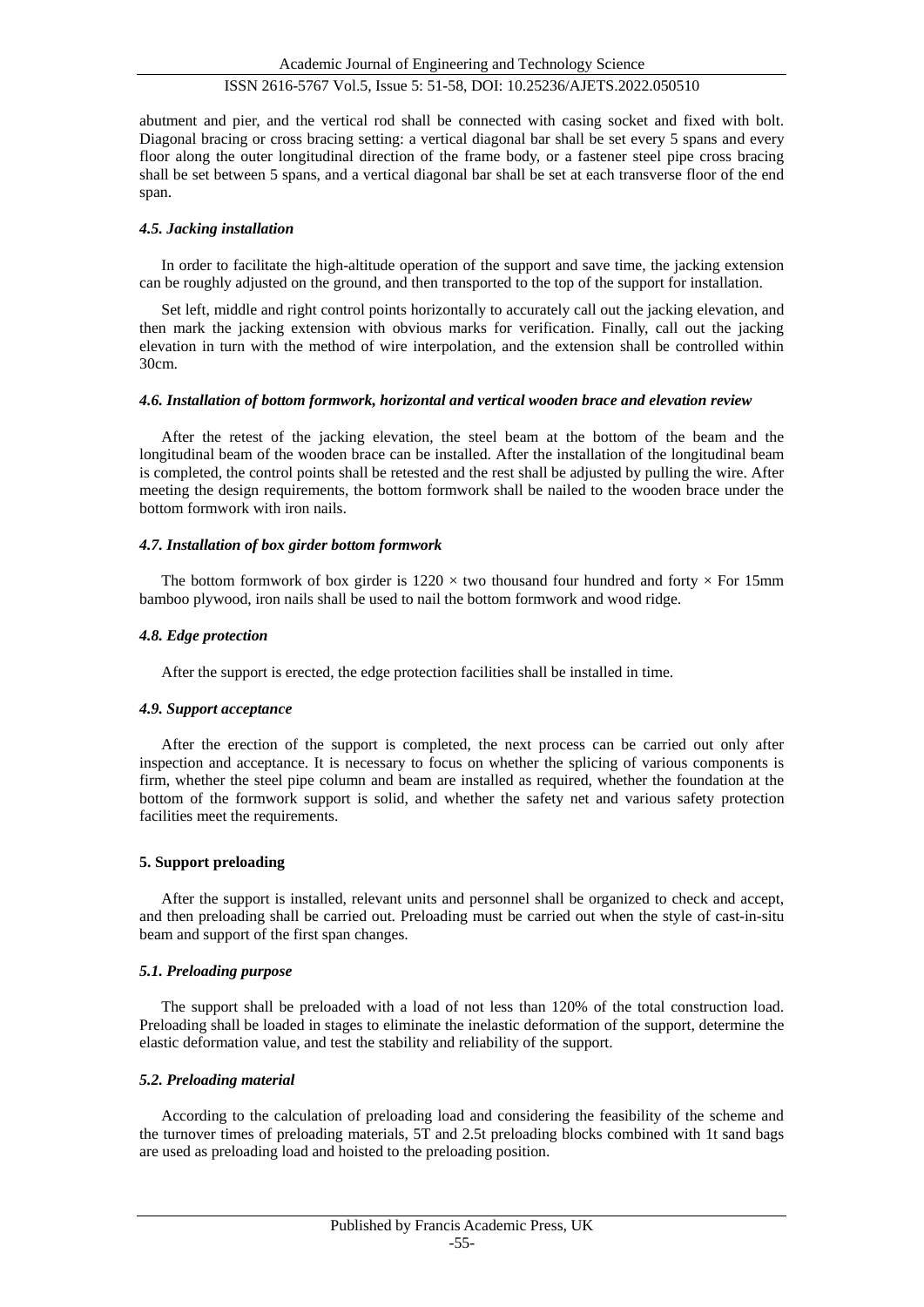#### *5.3. Preloading weight*

The support shall be preloaded with a load not less than 120% of the total construction load. Preloading shall be loaded in stages to eliminate the inelastic deformation of the support, determine the elastic deformation value, and test the stability and reliability of the support.

According to the calculation of preloading load and considering the feasibility of the scheme and the turnover times of preloading materials, 1m3 soil bag is used as the preloading load and hoisted to the preloading position.

Preloading load calculation:

 $\odot$  Take K10 ~ K12 as an example, reinforced concrete load;

The unit weight of reinforced concrete is 25kn / m3

For the weight calculation of reinforced concrete of frame beam, take  $K10 \sim K12$  cross section, as shown in the figure:



*Figure 3: Schematic diagram of transverse division of preloading area of frame beam*

S1 flange slab concrete load calculation:  $0.28 * 2.5 = 7$ kn / m<sup>2</sup>;

S2 small longitudinal beam and small transverse beam concrete load calculation:  $2.4 * 2.5 = 60 \text{kn /}$  $m^2$ ;

S3 is a rectangular end beam with a height of 3.8m, and the load is  $3.8 * 2.5 = 95 \text{kn} / \text{m}^2$ .

② Loads of construction personnel, construction machines and tools, materials and other walking transportation or stacking

According to the load code for the design of building structures (gb50009-2012), the load of construction personnel, construction machines and materials shall be taken.

③ Self weight of formwork

Load code for the design of building structures (gb50009-2012) takes the standard value of formwork self weight.

Then the preloading load is:

- S1 flange plate preloading load:  $(7 + 0.5 + 3) * 1.2 = 12.6 \text{kn/m2}$
- S2 flange plate preloading load:  $(60 + 0.5 + 3) * 1.2 = 76.2 \text{kn/m2}$
- S3 flange plate preloading load:  $(95 + 0.5 + 3) * 1.2 = 118.2 \text{ km/m2}$  [2]

#### *5.4. Preloading steps and observation methods*

The crane is used to lift the load onto the formwork at both ends and stack it evenly. During stacking, it is carried out step by step from the pier body to the flange and loaded symmetrically horizontally, so as to truly simulate the concrete load and achieve the purpose of preloading. The load shall be placed evenly and stably.

Measure the elevation of each point before stacking and record it as H0. Then load it in three times according to 60%, 80% and 100% of the calculated preloading load. After each level of loading is completed, the next level of loading shall be stopped first, and the deformation of the support shall be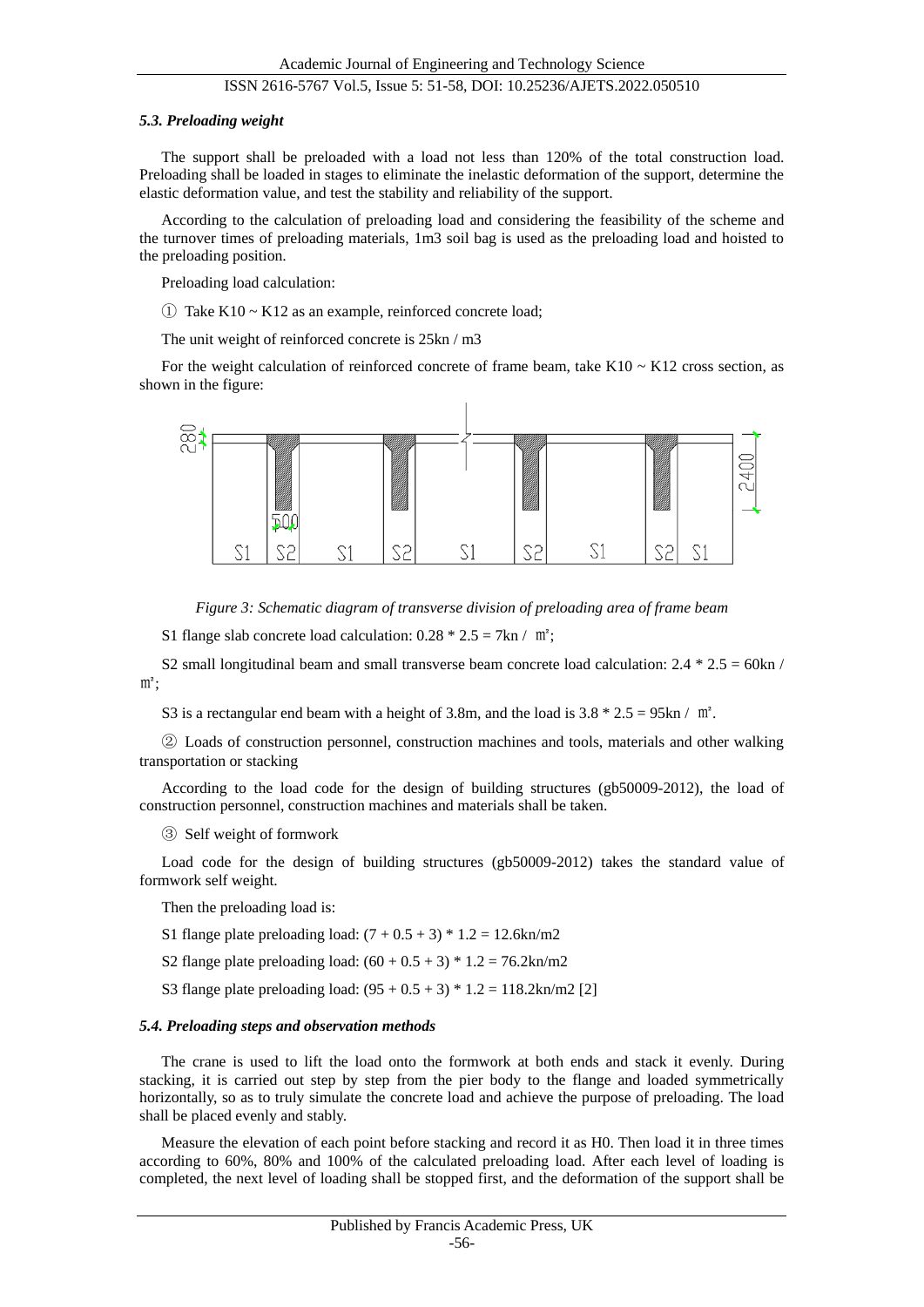monitored every 12h. When the average value of 12h deformation at each monitoring point is less than 2mm, the next level of loading can be carried out. Among them, H1 is recorded after 60% loading and stable deformation, and H2 is recorded after 80% loading and stable deformation.

Observe immediately after loading to 100%, and then continue to observe at intervals of 6h, 12h and 24h. After 24 hours of observation, and the difference between the observed average values of preloading deformation is no more than 2mm, the support preloading can be considered to be stable, and the elevation of each point is recorded as H3.

Then conduct one-time unloading, measure the elevation again 6h after unloading, and record it as H4.

During the whole loading process, special personnel shall be assigned to observe the deformation of the support. If the deformation is too large or the elevation measured in the graded loading is too large, the loading shall be stopped immediately, and the loading can be continued only after reinforcement measures are taken.

#### *5.5 Preloading qualified*

#### *5.5.1. Preloading warning value setting*

During the preloading monitoring of the support foundation, when the data do not meet the following conditions, the support shall be checked in time, and the preloading can be continued after finding out the causes and handling:

- ① The average settlement of each monitoring point for 24h is less than 1mm;
- ② The average settlement of each monitoring point for 72h is less than 5mm;

In the process of preloading, when the average settlement of each monitoring point in the first 72 hours is greater than 5 mm, the support foundation shall be treated, and then preloaded again.

#### *5.5.2. Support preloading*

In the process of support preloading monitoring after all loading, when one of the following conditions is met, the support preloading shall be determined to be qualified:

- ① The average settlement of each monitoring point in the first 24 hours is less than LMM;
- ② The average settlement of each monitoring point in the first 72h is less than 5mm;

In the process of preloading, if the above provisions are not met, the cause shall be found out, the support shall be treated, and then the preloading shall be carried out again.

#### *5.6 Data processing*

Inelastic deformation = h0-h4. After the pressure test, it can be considered that the inelastic deformation has been eliminated.

Elastic deformation = h4-h3. According to the elastic deformation value, the formwork elevation shall be adjusted during construction to make the beam line shape meet the design requirements after the support is deformed.

#### **6. Support removal**

The support removal shall be carried out after the construction of the side span closure section is completed. Before demolition, the construction management personnel shall make safety disclosure to all operators.

#### *6.1. Removal of full support*

The removal of formwork must be checked by experience and comply with the relevant provisions of specifications and regulations. The formwork removal time must be strictly controlled. There must be a formwork removal application and approval before formwork removal. The removal of the frame shall be carried out according to the removal sequence designed in the construction scheme.